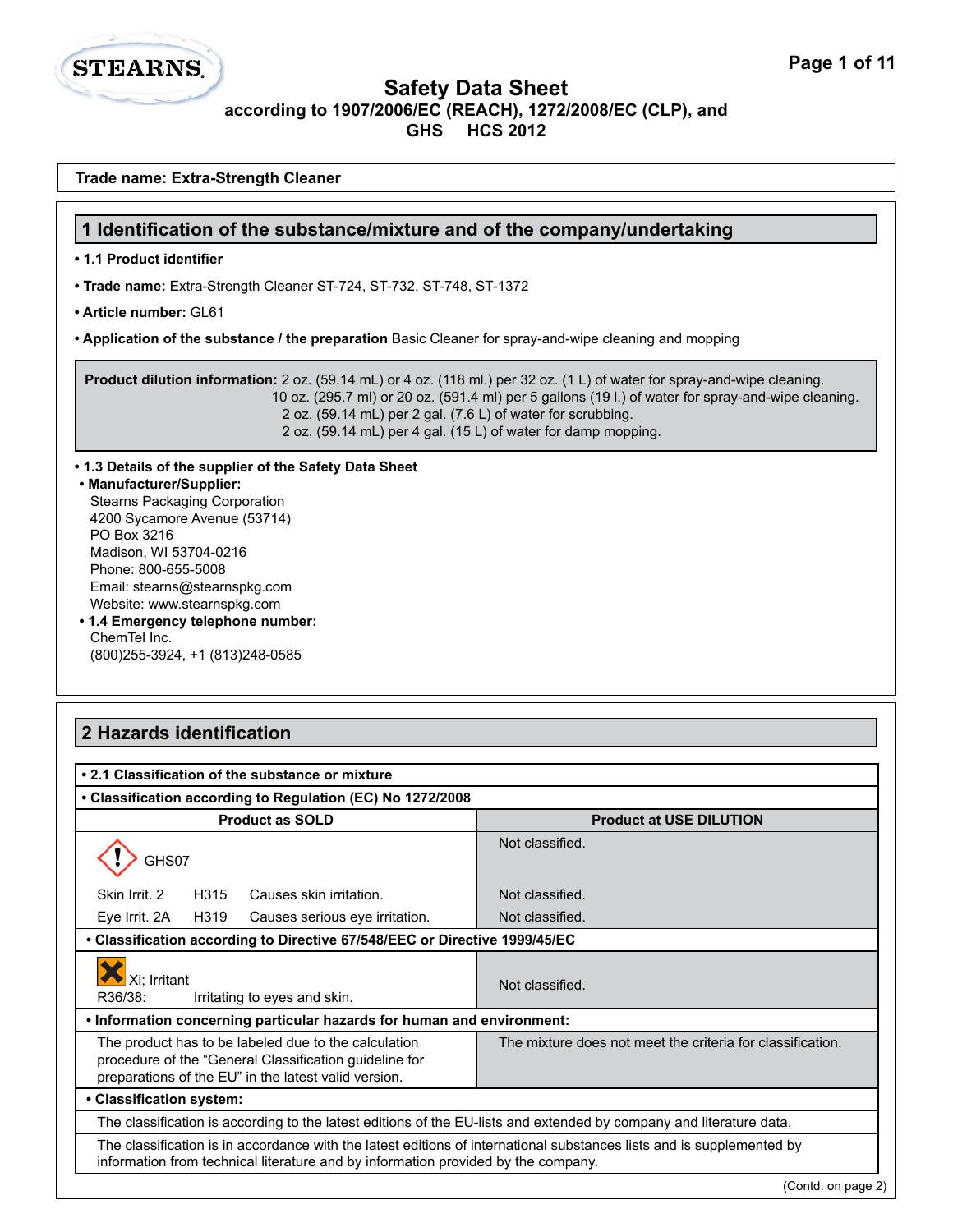| • 2.2 Label elements<br><b>Product as SOLD</b><br><b>Product at USE DILUTION</b><br>• Labeling according to Regulation (EC) No 1272/2008<br>The mixture does not meet the criteria for classification.<br>The product is classified and labeled according to the CLP<br>regulation.<br>• Hazard pictograms<br>None<br>GHS07<br>· Signal word Warning<br>None<br>. Hazard statements<br>H315 Causes skin irritation.<br>Avoid contact with eyes.<br>H319 Causes serious eye irritation.<br>• Precautionary statements<br>P280 Wear protective gloves/eye protection.<br>Keep out of reach of children.<br>P264 Wash hands thoroughly after handling.<br>Wear protective eyewear if eye contact is possible.<br>P305+351+338+337+313 IF IN EYES: Rinse cautiously<br>with water for several minutes. Remove contact<br>lenses if present and easy to do. Continue rinsing. If<br>eye irritation persists: Get medical attention. |                      |
|--------------------------------------------------------------------------------------------------------------------------------------------------------------------------------------------------------------------------------------------------------------------------------------------------------------------------------------------------------------------------------------------------------------------------------------------------------------------------------------------------------------------------------------------------------------------------------------------------------------------------------------------------------------------------------------------------------------------------------------------------------------------------------------------------------------------------------------------------------------------------------------------------------------------------------|----------------------|
|                                                                                                                                                                                                                                                                                                                                                                                                                                                                                                                                                                                                                                                                                                                                                                                                                                                                                                                                | (Contd. from page 1) |
|                                                                                                                                                                                                                                                                                                                                                                                                                                                                                                                                                                                                                                                                                                                                                                                                                                                                                                                                |                      |
|                                                                                                                                                                                                                                                                                                                                                                                                                                                                                                                                                                                                                                                                                                                                                                                                                                                                                                                                |                      |
|                                                                                                                                                                                                                                                                                                                                                                                                                                                                                                                                                                                                                                                                                                                                                                                                                                                                                                                                |                      |
|                                                                                                                                                                                                                                                                                                                                                                                                                                                                                                                                                                                                                                                                                                                                                                                                                                                                                                                                |                      |
|                                                                                                                                                                                                                                                                                                                                                                                                                                                                                                                                                                                                                                                                                                                                                                                                                                                                                                                                |                      |
|                                                                                                                                                                                                                                                                                                                                                                                                                                                                                                                                                                                                                                                                                                                                                                                                                                                                                                                                |                      |
|                                                                                                                                                                                                                                                                                                                                                                                                                                                                                                                                                                                                                                                                                                                                                                                                                                                                                                                                |                      |
|                                                                                                                                                                                                                                                                                                                                                                                                                                                                                                                                                                                                                                                                                                                                                                                                                                                                                                                                |                      |
|                                                                                                                                                                                                                                                                                                                                                                                                                                                                                                                                                                                                                                                                                                                                                                                                                                                                                                                                |                      |
|                                                                                                                                                                                                                                                                                                                                                                                                                                                                                                                                                                                                                                                                                                                                                                                                                                                                                                                                |                      |
| P302+362+353+332+313; IF ON SKIN: Wash skin with<br>plenty of water. Take off contaminated clothing and<br>wash it before reuse. If skin irritation occurs: get<br>medical advice/attention.                                                                                                                                                                                                                                                                                                                                                                                                                                                                                                                                                                                                                                                                                                                                   |                      |
| • Additional information:                                                                                                                                                                                                                                                                                                                                                                                                                                                                                                                                                                                                                                                                                                                                                                                                                                                                                                      |                      |
| Contains d-Limonene (citrus terpenes). May produce an allergic reaction.                                                                                                                                                                                                                                                                                                                                                                                                                                                                                                                                                                                                                                                                                                                                                                                                                                                       |                      |

# **3 Composition/information on ingredients**

#### **• 3.2 Mixtures**

**• Description:** Mixture of substances listed below with nonhazardous additions.

| • Dangerous components: |                                          |         |
|-------------------------|------------------------------------------|---------|
| CAS: 144538-83-0        | Sodium Iminodisuccinate                  | < 10%   |
|                         | Xn R21/22                                |         |
| CAS: 68439-46-3         | alcohols, C9-11, ethoxylated             | $< 5\%$ |
| NLP: 500-446-0          | $X$ Xi R36/38                            |         |
|                         | Skin Irrit. 2, H315, Eye Irrit. 2A, H319 |         |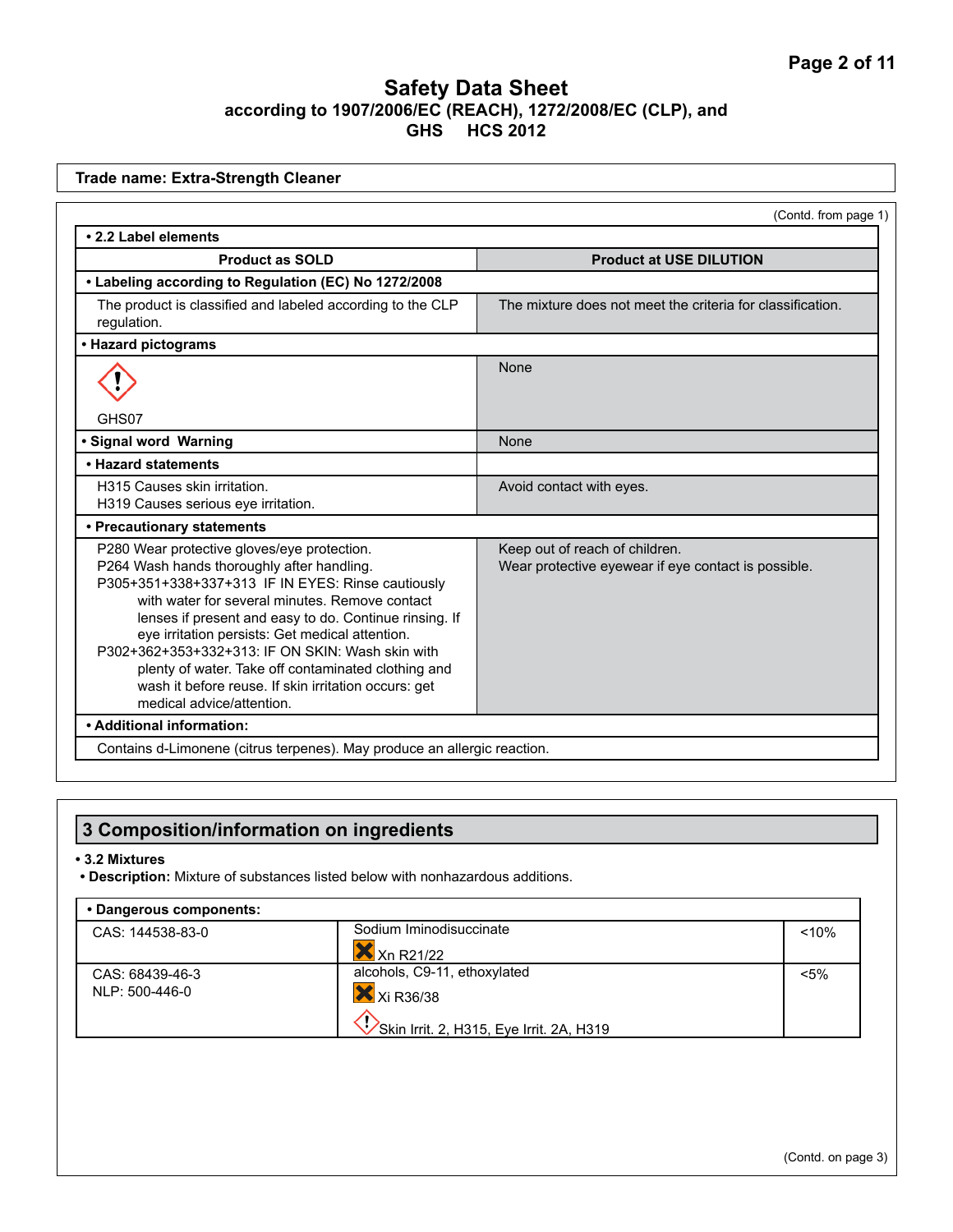| <b>Trade name: Extra-Strength Cleaner</b> |                                                                                                                                                                                                          |                      |
|-------------------------------------------|----------------------------------------------------------------------------------------------------------------------------------------------------------------------------------------------------------|----------------------|
|                                           |                                                                                                                                                                                                          | (Contd. from page 2) |
| CAS: 68081-81-2                           | Dodecyl Benzyl Sulfonate<br>X Xi R36/37<br>Eye Irrit. 2A, H319; Skin Irrit. 2, H315; Oral Tox. 4, H302                                                                                                   | $2\%$                |
| CAS: 68081-96-9                           | Ammonium lauryl sulfate<br>X Xi R36/37/38<br>Eye Irrit. 2A, H319; Skin Irrit. 2, H315                                                                                                                    | $2\%$                |
| CAS: 1300-72-7<br>EINECS: 215-090-9       | sodium xylenesulphonate<br>X Xi R36/37/38<br>Skin Irrit. 2, H315; Eye Irrit. 2A, H319; STOT SE 3, H335                                                                                                   | < 2%                 |
| CAS: 94266-47-4<br>EC number: 304-454-3   | d-Limonene (citrus terpenes)<br>X Xi R36/37/38; X Xi R43; X N R51<br>R <sub>10</sub><br>$\bullet$ Flam. Lig. 3, H226<br>Skin Irrit. 2, H315; Eye Irrit. 2A, H319; Skin Sens. 1B,<br>H317; STOT SE3, H335 | $< 1\%$              |
|                                           | . Additional information: For the wording of the listed risk phrases refer to section 16.                                                                                                                |                      |

# **4 First-aid measures**

| . 4.1 Description of first aid measures                                                                                                                      |                                                                                                                          |  |
|--------------------------------------------------------------------------------------------------------------------------------------------------------------|--------------------------------------------------------------------------------------------------------------------------|--|
| <b>Product as SOLD</b>                                                                                                                                       | <b>Product at USE DILUTION</b>                                                                                           |  |
| • After inhalation:<br>Supply fresh air; consult doctor in case of complaints.                                                                               | No special measures required. Treat symptomatically.                                                                     |  |
| • After skin contact:<br>Wash with water and rinse thoroughly. If skin irritation<br>continues consult a doctor.                                             | No known effect after skin contact. Rinse with water for a<br>few minutes.                                               |  |
| • After eye contact:<br>Remove contact lenses if worn.<br>Rinse opened eye for several minutes under running water.<br>If symptoms persist consult a doctor. | No known effect after eye contact. Rinse with water for a<br>few minutes. If irritation persists, get medical attention. |  |
| • After swallowing:<br>Rinse out mouth and then drink plenty of water.<br>Do not induce vomiting; call for medical help immediately.                         | Get medical attention if symptoms occur.                                                                                 |  |
| • 4.2 Most important symptoms and effects both acute and delayed Gastric or intestinal disorders.                                                            |                                                                                                                          |  |
| • Hazards No further relevant information available.                                                                                                         | No known effects.                                                                                                        |  |
| . 4.3 Indication of any immediate medical attention and special treatment needed                                                                             |                                                                                                                          |  |
| If necessary oxygen respiration treatment.<br>Medical supervision for at least 48 hours.                                                                     | Treat symptomatically.                                                                                                   |  |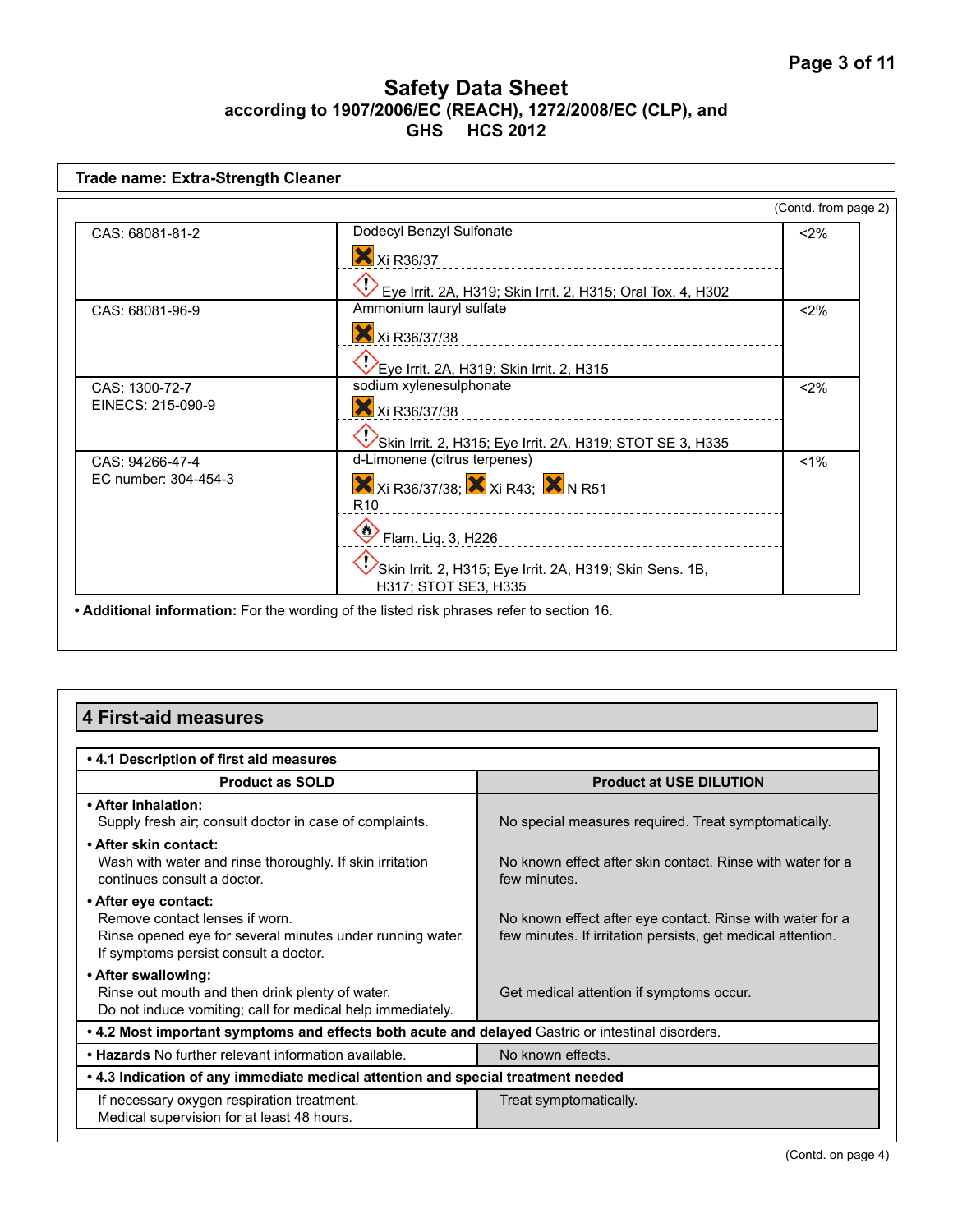**Trade name: Extra-Strength Cleaner**

(Contd. from page 3)

#### **5 Fire-fighting measures**

- **5.1 Extinguishing media**
- **Suitable extinguishing agents:**
	- CO2, powder or water spray. Fight larger fires with water spray or alcohol resistant foam.
- **For safety reasons unsuitable extinguishing agents:** None.
- **5.2 Special hazards arising from the substance or mixture**
- Formation of toxic gases is possible during heating or in case of fire.
- **5.3 Advice for firefighters**
- **Protective equipment:** Wear self-contained respiratory protective device.

Wear fully protective suit.

**• Additional information** No further relevant information available.

### **6 Accidental release measures**

| • 6.1 Personal precautions, protective equipment and emergency procedures                                                                                                                     |                                                                                                                                                                   |  |
|-----------------------------------------------------------------------------------------------------------------------------------------------------------------------------------------------|-------------------------------------------------------------------------------------------------------------------------------------------------------------------|--|
| <b>Product as SOLD</b>                                                                                                                                                                        | <b>Product at USE DILUTION</b>                                                                                                                                    |  |
| Wear protective equipment. Keep unprotected persons away.<br>Use respiratory protective device against the effects of<br>fumes/dust/aerosol.<br>Ensure adequate ventilation                   | Use personal protective equipment as required.                                                                                                                    |  |
| • 6.2 Environmental precautions:                                                                                                                                                              |                                                                                                                                                                   |  |
| Do not allow to enter sewers/ surface or ground water.                                                                                                                                        | Avoid contact of large amounts of spilled material and run<br>off with soil and surface waterways.                                                                |  |
| .6.3 Methods and material for containment and cleaning up:                                                                                                                                    |                                                                                                                                                                   |  |
| Absorb with liquid-binding material (sand, diatomite, acid<br>binders, universal binders, sawdust).<br>Send for recovery or disposal in suitable receptacles.<br>Ensure adequate ventilation. | Large Spills: Flush area with water. Prevent entry into<br>waterways.<br>Small Spills: Wipe up with absorbent material.                                           |  |
| • 6.4 Reference to other sections                                                                                                                                                             |                                                                                                                                                                   |  |
| See Section 7 for information on safe handling.<br>See Section 8 for information on personal protection<br>equipment.<br>See Section 13 for disposal information.                             | See Section 7 for information on safe handling.<br>See Section 8 for information on personal protection<br>equipment.<br>See Section 13 for disposal information. |  |

| 7 Handling and storage                                                                 |                                       |  |
|----------------------------------------------------------------------------------------|---------------------------------------|--|
| • 7.1 Precautions for safe handling                                                    |                                       |  |
| <b>Product as SOLD</b>                                                                 | <b>Product at USE DILUTION</b>        |  |
| Ensure good ventilation/exhaustion at the workplace.<br>Prevent formation of aerosols. | Wash hands thoroughly after handling. |  |
| . Information about fire - and explosion protection:                                   |                                       |  |
| Protect from heat.                                                                     | No precautions necessary.             |  |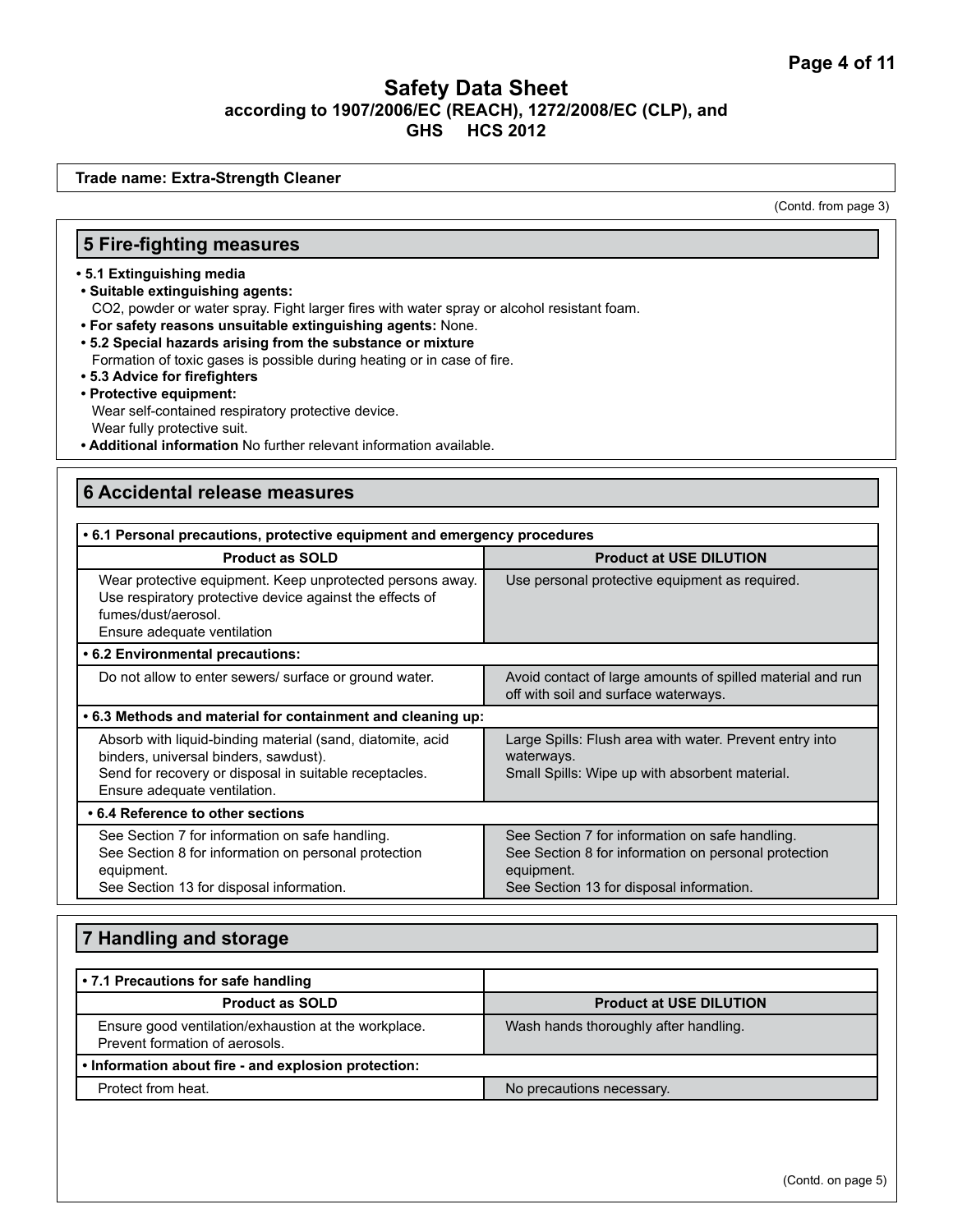**Trade name: Extra-Strength Cleaner**

| • Storage:                                                       |                                                                  |
|------------------------------------------------------------------|------------------------------------------------------------------|
| . Requirements to be met by storerooms and receptacles:          |                                                                  |
| <b>Product as SOLD</b>                                           | <b>Product at USE DILUTION</b>                                   |
| Keep out of reach of children.                                   | Keep out of reach of children.                                   |
| . Information about storage in one common storage facility:      |                                                                  |
| Store away from oxidizing agents.<br>Store away from foodstuffs. | Store away from oxidizing agents.<br>Store away from foodstuffs. |
| • Further information about storage conditions:                  |                                                                  |
| No storage precautions necessary.                                | No storage precautions necessary.                                |
| • 7.3 Specific end use(s)                                        |                                                                  |
| No further relevant information available.                       |                                                                  |

| 8 Exposure controls/personal protection                                                                                                                                                                                                                                                                                                                                                                                                                                                                                                                                                      |                                                                                                                                                                                                                                      |  |
|----------------------------------------------------------------------------------------------------------------------------------------------------------------------------------------------------------------------------------------------------------------------------------------------------------------------------------------------------------------------------------------------------------------------------------------------------------------------------------------------------------------------------------------------------------------------------------------------|--------------------------------------------------------------------------------------------------------------------------------------------------------------------------------------------------------------------------------------|--|
|                                                                                                                                                                                                                                                                                                                                                                                                                                                                                                                                                                                              |                                                                                                                                                                                                                                      |  |
| . Additional information about design of technical facilities: No further data; see item 7.                                                                                                                                                                                                                                                                                                                                                                                                                                                                                                  |                                                                                                                                                                                                                                      |  |
| <b>Product as SOLD</b><br><b>Product at USE DILUTION</b>                                                                                                                                                                                                                                                                                                                                                                                                                                                                                                                                     |                                                                                                                                                                                                                                      |  |
| • 8.1 Control parameters                                                                                                                                                                                                                                                                                                                                                                                                                                                                                                                                                                     |                                                                                                                                                                                                                                      |  |
| . Ingredients with limit values that require monitoring at the workplace:                                                                                                                                                                                                                                                                                                                                                                                                                                                                                                                    |                                                                                                                                                                                                                                      |  |
| The product does not contain any relevant quantities of materials with critical values that have to be monitored at the<br>workplace.<br>• DNELs No further relevant information available.<br>• PNECs No further relevant information available.<br>• Additional information: The lists valid during the making were used as basis.                                                                                                                                                                                                                                                         |                                                                                                                                                                                                                                      |  |
| • 8.2 Exposure controls                                                                                                                                                                                                                                                                                                                                                                                                                                                                                                                                                                      |                                                                                                                                                                                                                                      |  |
| · Personal protective equipment:                                                                                                                                                                                                                                                                                                                                                                                                                                                                                                                                                             |                                                                                                                                                                                                                                      |  |
| • General protective and hygienic measures:                                                                                                                                                                                                                                                                                                                                                                                                                                                                                                                                                  |                                                                                                                                                                                                                                      |  |
| The usual precautionary measures are to be adhered to<br>The usual precautionary measures are to be adhered to<br>when handling chemicals.<br>when handling chemicals.<br>Keep away from foodstuffs, beverages and feed.<br>Keep away from foodstuffs, beverages and feed.<br>Immediately remove all soiled and contaminated clothing.<br>Immediately remove all soiled and contaminated clothing.<br>Wash hands before breaks and at the end of work.<br>Wash hands before breaks and at the end of work.<br>Avoid contact with the eyes and skin.<br>Avoid contact with the eyes and skin. |                                                                                                                                                                                                                                      |  |
| • Respiratory protection:                                                                                                                                                                                                                                                                                                                                                                                                                                                                                                                                                                    |                                                                                                                                                                                                                                      |  |
| Not required under normal conditions of use.<br>Use suitable respiratory protective device in case of<br>insufficient ventilation.<br>NIOSH approved organic vapor respirator equipped with a<br>dust/mist prefilter should be used.                                                                                                                                                                                                                                                                                                                                                         | Not required under normal conditions of use.<br>Use suitable respiratory protective device in case of<br>insufficient ventilation.<br>NIOSH approved organic vapor respirator equipped with a<br>dust/mist prefilter should be used. |  |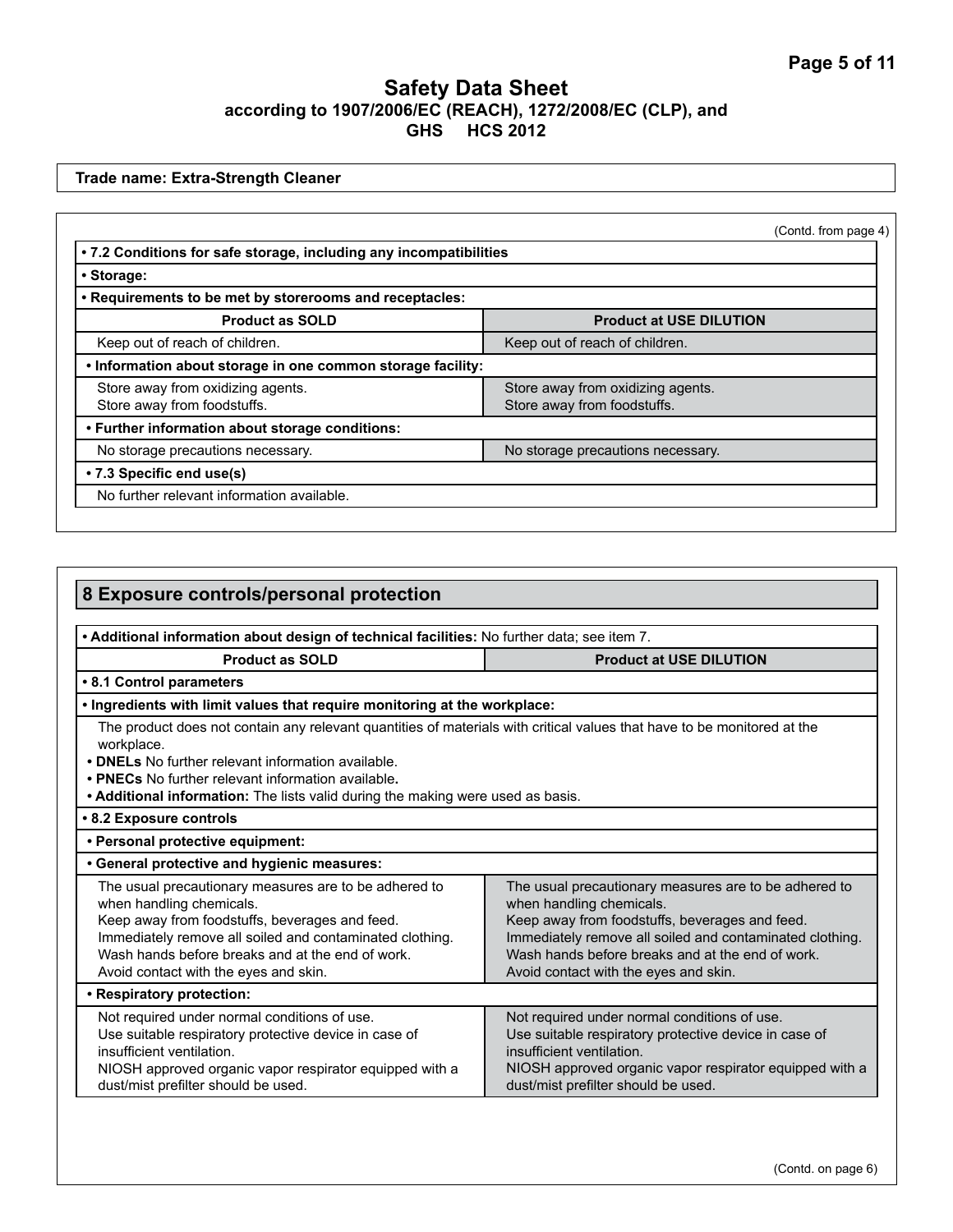**Trade name: Extra-Strength Cleaner**

(Contd. from page 5)

| • Protection of hands:                                                                                                                                                                                                                                                                                                                                                        |                                                                                         |  |
|-------------------------------------------------------------------------------------------------------------------------------------------------------------------------------------------------------------------------------------------------------------------------------------------------------------------------------------------------------------------------------|-----------------------------------------------------------------------------------------|--|
| <b>Product as SOLD</b>                                                                                                                                                                                                                                                                                                                                                        | <b>Product at USE DILUTION</b>                                                          |  |
| Protective gloves                                                                                                                                                                                                                                                                                                                                                             | No protective equipment is needed under normal<br>conditions.                           |  |
| The glove material has to be impermeable and resistant to<br>the product/ the substance/ the preparation.<br>Due to missing tests no recommendation to the glove<br>material can be given for the product/ the preparation/ the<br>chemical mixture.<br>Selection of the glove material on consideration of the<br>penetration times, rates of diffusion and the degradation. |                                                                                         |  |
| • Material of gloves                                                                                                                                                                                                                                                                                                                                                          |                                                                                         |  |
| The selection of the suitable gloves does not only depend<br>on the material, but also on further marks of quality and<br>varies from manufacturer to manufacturer. As the product is<br>a preparation of several substances, the resistance of the<br>glove material can not be calculated in advance and has<br>therefore to be checked prior to the application.           | No protective equipment is needed under normal<br>conditions.                           |  |
| • Penetration time of glove material                                                                                                                                                                                                                                                                                                                                          |                                                                                         |  |
| The exact break through time has to be found out by the<br>manufacturer of the protective gloves and has to<br>be observed.                                                                                                                                                                                                                                                   | No protective equipment is needed under normal<br>conditions.                           |  |
| . For the permanent contact gloves made of the following materials are suitable: Rubber gloves                                                                                                                                                                                                                                                                                |                                                                                         |  |
| · Eye protection:                                                                                                                                                                                                                                                                                                                                                             |                                                                                         |  |
| Safety glasses                                                                                                                                                                                                                                                                                                                                                                | No protective equipment is needed under normal<br>conditions.                           |  |
| • Body protection:                                                                                                                                                                                                                                                                                                                                                            |                                                                                         |  |
| Not required under normal conditions of use.<br>Protection may be required for spills.                                                                                                                                                                                                                                                                                        | No protective equipment is needed under normal<br>conditions.                           |  |
| • Limitation and supervision of exposure into the environment                                                                                                                                                                                                                                                                                                                 |                                                                                         |  |
| No further relevant information available.                                                                                                                                                                                                                                                                                                                                    | No further relevant information available.                                              |  |
| • Risk management measures                                                                                                                                                                                                                                                                                                                                                    |                                                                                         |  |
| See Section 7 for additional information.<br>No further relevant information available.                                                                                                                                                                                                                                                                                       | See Section 7 for additional information.<br>No further relevant information available. |  |

| 9 Physical and chemical properties |                                                             |                                |
|------------------------------------|-------------------------------------------------------------|--------------------------------|
|                                    | <b>Product as SOLD</b>                                      | <b>Product at USE DILUTION</b> |
|                                    | . 9.1 Information on basic physical and chemical properties |                                |
| • General Information              |                                                             |                                |
| • Appearance:                      |                                                             |                                |
| Form:                              | Liguid                                                      | Liauid                         |
| Color:                             | Green                                                       | Light green or colorless.      |
| • Odor:                            | Citrus Terpene                                              | <b>Faint Citrus Terpene</b>    |
| • Odor threshold:                  | Not determined.                                             | Not determined.                |
|                                    |                                                             |                                |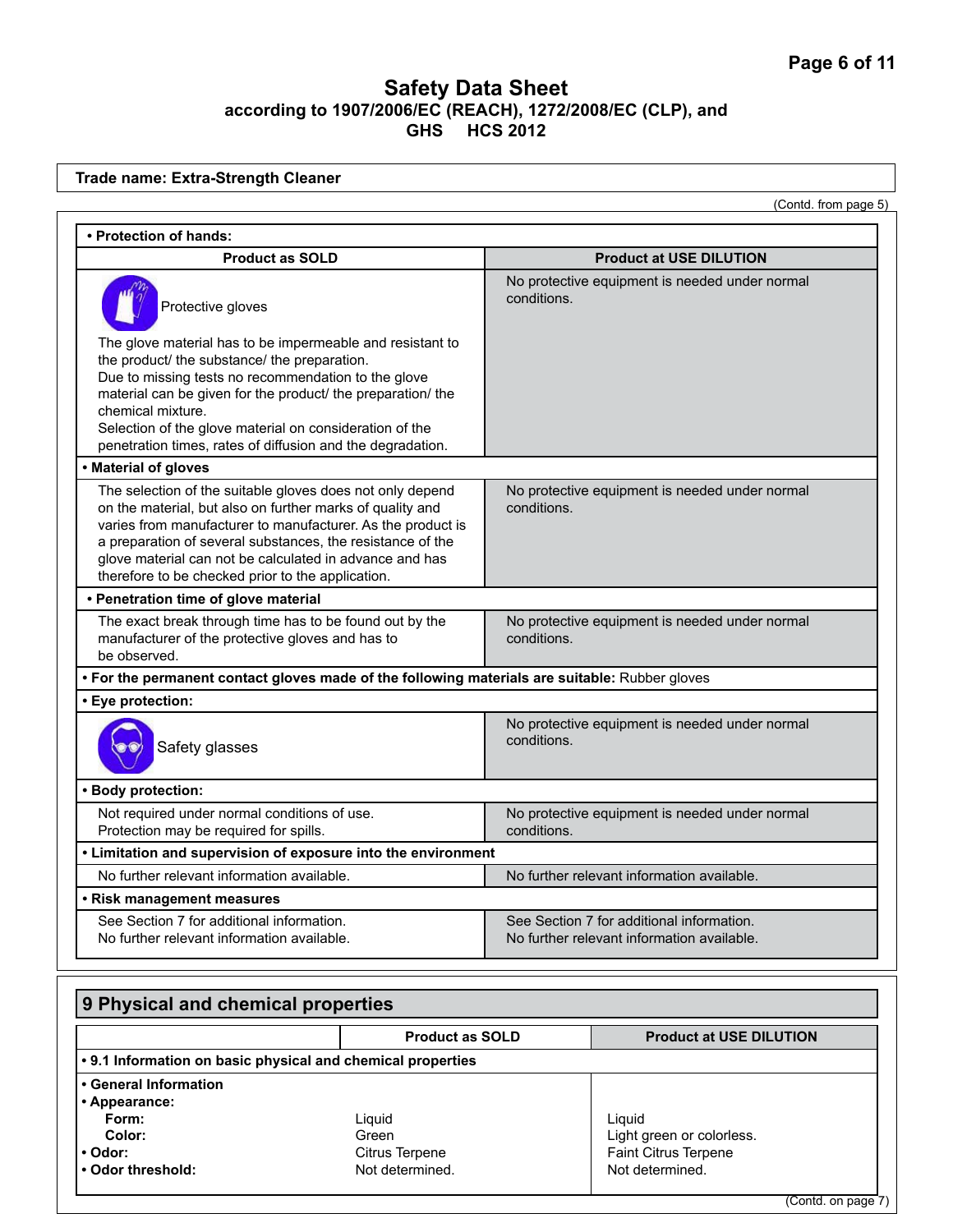**Trade name: Extra-Strength Cleaner**

|                                                                                                     |                                                                                   | (Contd. from page 6)                                  |
|-----------------------------------------------------------------------------------------------------|-----------------------------------------------------------------------------------|-------------------------------------------------------|
|                                                                                                     | <b>Product as SOLD</b>                                                            | <b>Product at USE DILUTION</b>                        |
| • pH-value at 25 °C:                                                                                | $9.5 \pm 0.5$                                                                     | $7.0 - 8.0$                                           |
| • Change in condition<br><b>Melting point/Melting range:</b><br><b>Boiling point/Boiling range:</b> | Undetermined.<br>212 °F / 100 °C                                                  | Undetermined.<br>212 °F / 100 °C                      |
| • Flash point:                                                                                      | >210 °F / >98 °C                                                                  | >210 °F / >98 °C                                      |
| • Flammability (solid, gaseous):                                                                    | Not applicable.                                                                   | Not applicable.                                       |
| · Ignition temperature:                                                                             | Not determined.                                                                   | Not determined.                                       |
| • Decomposition temperature:                                                                        | Not determined.                                                                   | Not determined.                                       |
| · Self-igniting:                                                                                    | Product is not self-igniting.                                                     | Product is not self-igniting.                         |
| • Danger of explosion:                                                                              | Product does not present an<br>explosion hazard.                                  | Product does not present an explosion<br>hazard.      |
| • Explosion limits:<br>Lower:<br>Upper:                                                             | Not determined.<br>Not determined.                                                | Not determined.<br>Not determined.                    |
| • Vapor pressure at 20 °C:                                                                          | 23 hPa                                                                            | Not determined.                                       |
| • Density at 20 °C:<br>• Relative density<br>• Vapor density<br>• Evaporation rate                  | $1.03$ g/cm <sup>3</sup><br>Not determined.<br>Not determined.<br>Not determined. | Not determined.<br>Not determined.<br>Not determined. |
| . Solubility in / Miscibility with water:                                                           | Fully miscible.                                                                   | Complete                                              |
| • Partition coefficient<br>(n-octanol/water):                                                       | Not determined.                                                                   | Not determined.                                       |
| • Viscosity:<br>Dynamic:<br>Kinematic:                                                              | 100 mPas<br>Not determined.                                                       | Not determined.                                       |
| • 9.2 Other information                                                                             | No further relevant information<br>available.                                     | No further relevant information available.            |

### **10 Stability and reactivity**

#### **Product as SOLD**

- **10.1 Reactivity** Not determined.
- **10.2 Chemical stability**
- **Thermal decomposition / conditions to be avoided:** No decomposition if used and stored according to specifications.
- **10.3 Possibility of hazardous reactions** Reacts with strong oxidizing agents. Toxic fumes may be released if heated above the decomposition point.
- **10.4 Conditions to avoid** No further relevant information available.
- **10.5 Incompatible materials:** Strong oxidizing agents.
- **10.6 Hazardous decomposition products:** Possible in traces. Carbon monoxide and carbon dioxide Nitrogen oxides (NOx) Sulphur oxides (SOx)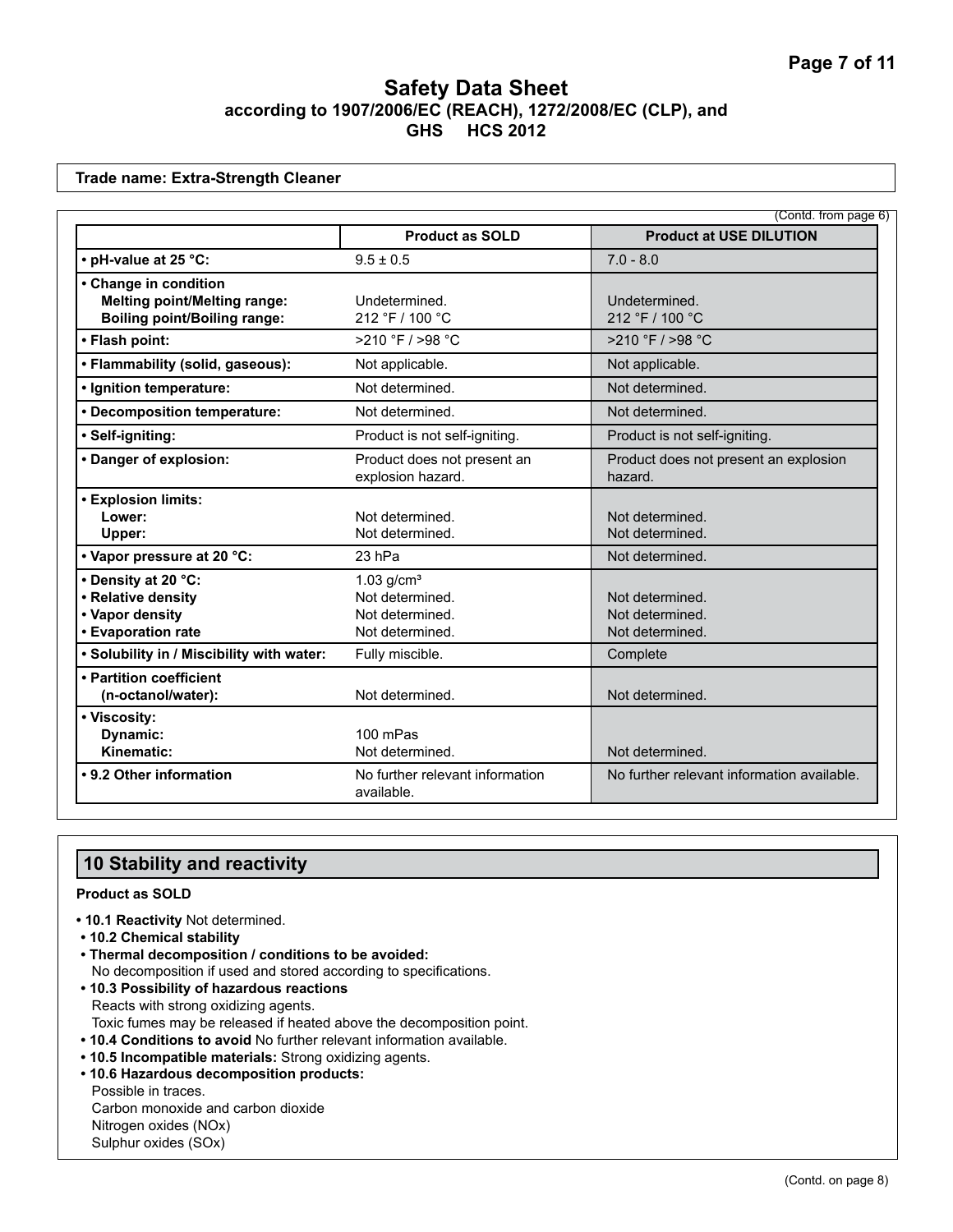**Trade name: Extra-Strength Cleaner**

(Contd. from page 7)

#### **11 Toxicological information • 11.1 Information on toxicological effects Product as SOLD Product at USE DILUTION** • Acute toxicity: >5,000 mg/kg Non-toxic at use-dilution. **• Primary irritant effect:** • on the skin: Irritant to skin and mucous membranes. <br>No adverse effects due to skin contact are expected. • on the eye: Irritating effect. **Direct contact with eyes may cause temporary irritation. • Sensitization:** No sensitizing effects known. **• Additional toxicological information:** The product shows the following dangers according to the calculation method of the General EU Classification Guidelines for Preparations as issued in the latest version: Irritant At long or repeated contact with skin it may cause dermatitis Not classified No known significant effects or critical hazards.

due to the degreasing effect of the solvent.

# **12 Ecological information**

#### **Product as SOLD**

- **12.1 Toxicity**
- **Aquatic toxicity:** No further relevant information available.
- **12.2 Persistence and degradability** No further relevant information available.
- **12.3 Bioaccumulative potential** No further relevant information available.
- **12.4 Mobility in soil** No further relevant information available.
- **Additional ecological information:**
- **General notes:**

This statement was deduced from the properties of the single components.

Due to available data on eliminability/decomposition and bioaccumulation potential a prolonged damage of the environment is unlikely.

Water hazard class 1 (German Regulation) (Self-assessment): slightly hazardous for water Do not allow undiluted product or large quantities of it to reach ground water, water course or sewage system.

- **12.5 Results of PBT and vPvB assessment**
- **PBT:** Not applicable.
- **vPvB:** Not applicable.
- **12.6 Other adverse effects** No further relevant information available.
- **PBT:** Not applicable.
- **vPvB:** Not applicable.

### **13 Disposal considerations**

| • 13.1 Waste treatment methods                                                                                                                                                                                                                          |                                                                                        |
|---------------------------------------------------------------------------------------------------------------------------------------------------------------------------------------------------------------------------------------------------------|----------------------------------------------------------------------------------------|
| <b>Product as SOLD</b>                                                                                                                                                                                                                                  | <b>Product at USE DILUTION</b>                                                         |
| • Recommendation                                                                                                                                                                                                                                        |                                                                                        |
| Smaller quantities can be disposed of with household waste.<br>Can be burned with household garbage after consulting with the<br>waste disposal facility operator and the pertinent authorities and<br>adhering to the necessary technical regulations. | Diluted product can be flushed to sanitary sewer. Discard<br>empty container in trash. |

(Contd. on page 9)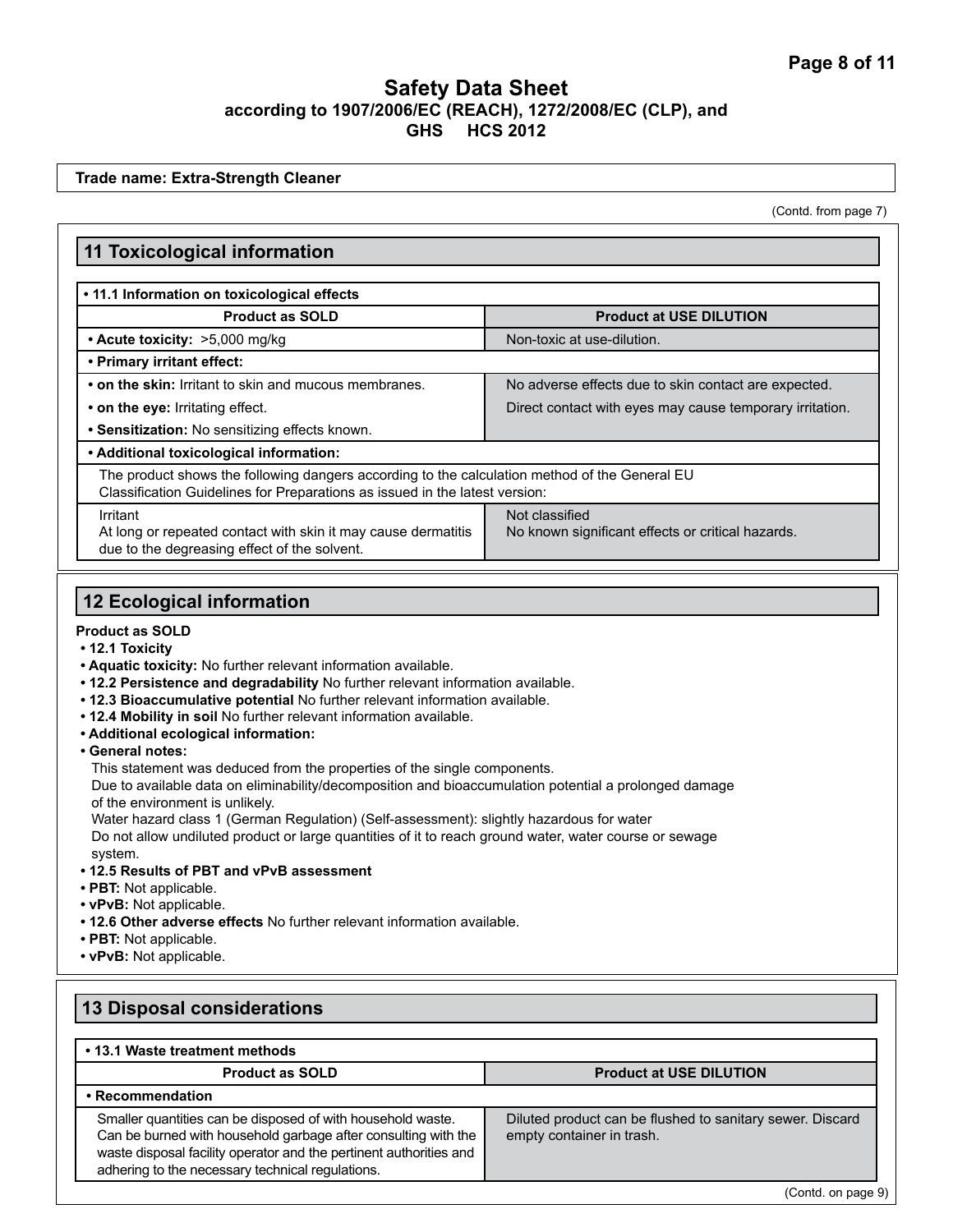| Trade name: Extra-Strength Cleaner                                                                                                       |                                                                                        |
|------------------------------------------------------------------------------------------------------------------------------------------|----------------------------------------------------------------------------------------|
|                                                                                                                                          | (Contd. from page 8)                                                                   |
| • Uncleaned packaging:                                                                                                                   |                                                                                        |
| <b>Product as SOLD</b>                                                                                                                   | <b>Product at USE DILUTION</b>                                                         |
| • Recommendation: Disposal must be made according to<br>official regulations.                                                            | Diluted product can be flushed to sanitary sewer. Discard<br>empty container in trash. |
| • Recommended cleansing agents: Water, if necessary<br>together with cleansing agents.                                                   |                                                                                        |
|                                                                                                                                          |                                                                                        |
| <b>14 Transport information</b>                                                                                                          |                                                                                        |
| <b>Product as SOLD</b>                                                                                                                   |                                                                                        |
| • 14.1 UN-Number<br>• DOT, ADR, ADN, IMDG, IATA                                                                                          | N/A                                                                                    |
| . 14.2 UN proper shipping name<br>· DOT, ADR, ADN, IMDG, IATA                                                                            | Cleaning Compounds, NOI, liquid.                                                       |
| • 14.3 Transport hazard class(es)                                                                                                        |                                                                                        |
| · DOT, ADR, ADN, IMDG, IATA<br>• Class                                                                                                   | N/A                                                                                    |
| • 14.4 Packing group<br>· DOT, ADR, IMDG, IATA                                                                                           | N/A                                                                                    |
| • 14.5 Environmental hazards:<br>· Marine pollutant:                                                                                     | No                                                                                     |
| • 14.6 Special precautions for user                                                                                                      | Not applicable.                                                                        |
| . 14.7 Transport in bulk according to Annex II of<br>MARPOL73/78 and the IBC Code                                                        | Not applicable.                                                                        |
| • UN "Model Regulation":                                                                                                                 | Cleaning Compounds, NOI, liquid.                                                       |
| Product at USE DILUTION Not intended for transport.                                                                                      |                                                                                        |
|                                                                                                                                          |                                                                                        |
| <b>15 Regulatory information</b>                                                                                                         |                                                                                        |
| . 15.1 Safety, health and environmental regulations/legislation specific for the substance or mixture<br>• United States (USA)<br>∙ SARA |                                                                                        |

| <b>Product as SOLD</b>                            | <b>Product at USE DILUTION</b>     |
|---------------------------------------------------|------------------------------------|
| • Section 355 (extremely hazardous substances):   |                                    |
| None of the ingredients is listed.                | None of the ingredients is listed. |
|                                                   |                                    |
| • Section 313 (Specific toxic chemical listings): |                                    |
| None of the ingredients is listed.                | None of the ingredients is listed. |
|                                                   |                                    |
| • TSCA (Toxic Substances Control Act):            |                                    |
| All ingredients are listed.                       | All ingredients are listed.        |
|                                                   |                                    |

(Contd. on page 10)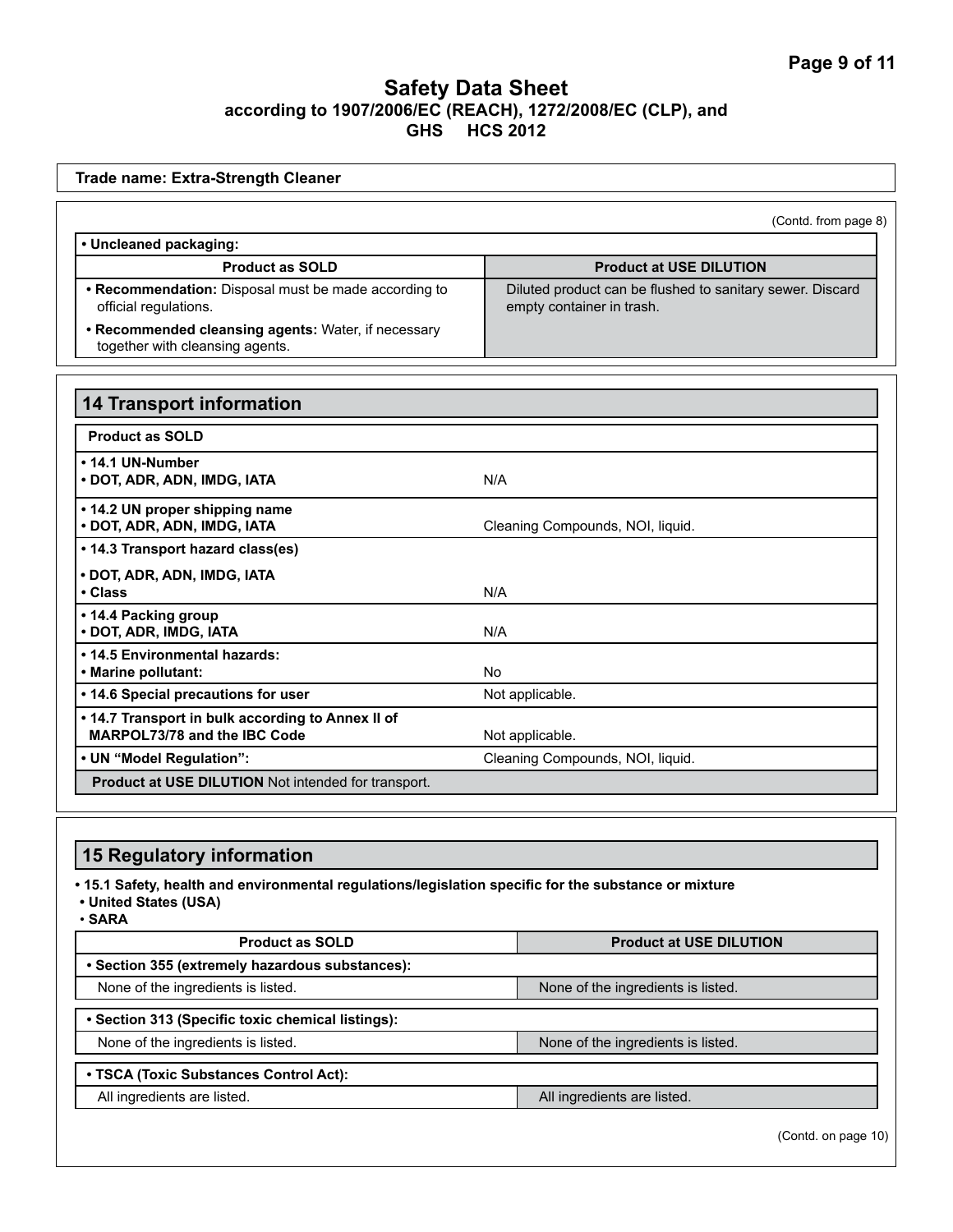**Trade name: Extra-Strength Cleaner**

| (Contd. from page 9) |  |
|----------------------|--|
|----------------------|--|

| <b>Product as SOLD</b>                                                                                        | <b>Product at USE DILUTION</b>     |  |
|---------------------------------------------------------------------------------------------------------------|------------------------------------|--|
| · Proposition 65 (California):                                                                                |                                    |  |
| • Chemicals known to cause cancer:                                                                            |                                    |  |
| None of the ingredients is listed.                                                                            | None of the ingredients is listed. |  |
| • Chemicals known to cause reproductive toxicity for females:                                                 |                                    |  |
| None of the ingredients is listed.                                                                            | None of the ingredients is listed. |  |
| • Chemicals known to cause reproductive toxicity for males:                                                   |                                    |  |
| None of the ingredients is listed.                                                                            | None of the ingredients is listed. |  |
| • Chemicals known to cause developmental toxicity:                                                            |                                    |  |
| Ethanol - listing refers specifically to alcoholic beverage<br>consumption and is not applicable for product. |                                    |  |
| 64-17-5<br>ethanol                                                                                            | Not applicable.                    |  |
| <b>• Carcinogenic Categories</b>                                                                              |                                    |  |
| • EPA (Environmental Protection Agency)                                                                       |                                    |  |
| None of the ingredients is listed.                                                                            | None of the ingredients is listed. |  |
| • IARC (International Agency for Research on Cancer)                                                          |                                    |  |
| None of the ingredients is listed.                                                                            | None of the ingredients is listed. |  |
| . TLV (Threshold Limit Value established by ACGIH)                                                            |                                    |  |
| None of the ingredients is listed.                                                                            | None of the ingredients is listed. |  |
| . NIOSH-Ca (National Institute for Occupational Safety and Health)                                            |                                    |  |
| None of the ingredients is listed.                                                                            | None of the ingredients is listed. |  |
| • OSHA-Ca (Occupational Safety & Health Administration)                                                       |                                    |  |
| All ingredients are listed.                                                                                   | All ingredients are listed.        |  |
| • Canada                                                                                                      |                                    |  |
| • Canadian Domestic Substances List (DSL)                                                                     |                                    |  |
| All ingredients are listed.                                                                                   | All ingredients are listed.        |  |
| • Canadian Ingredient Disclosure list (limit 0.1%)                                                            |                                    |  |
| 64-17-5<br>ethanol                                                                                            | Not applicable.                    |  |
| • Canadian Ingredient Disclosure list (limit 1%)                                                              |                                    |  |
| None of the ingredients is listed.                                                                            | None of the ingredients is listed. |  |
| . 15.2 Chemical safety assessment: A Chemical Safety Assessment has not been carried out.                     |                                    |  |